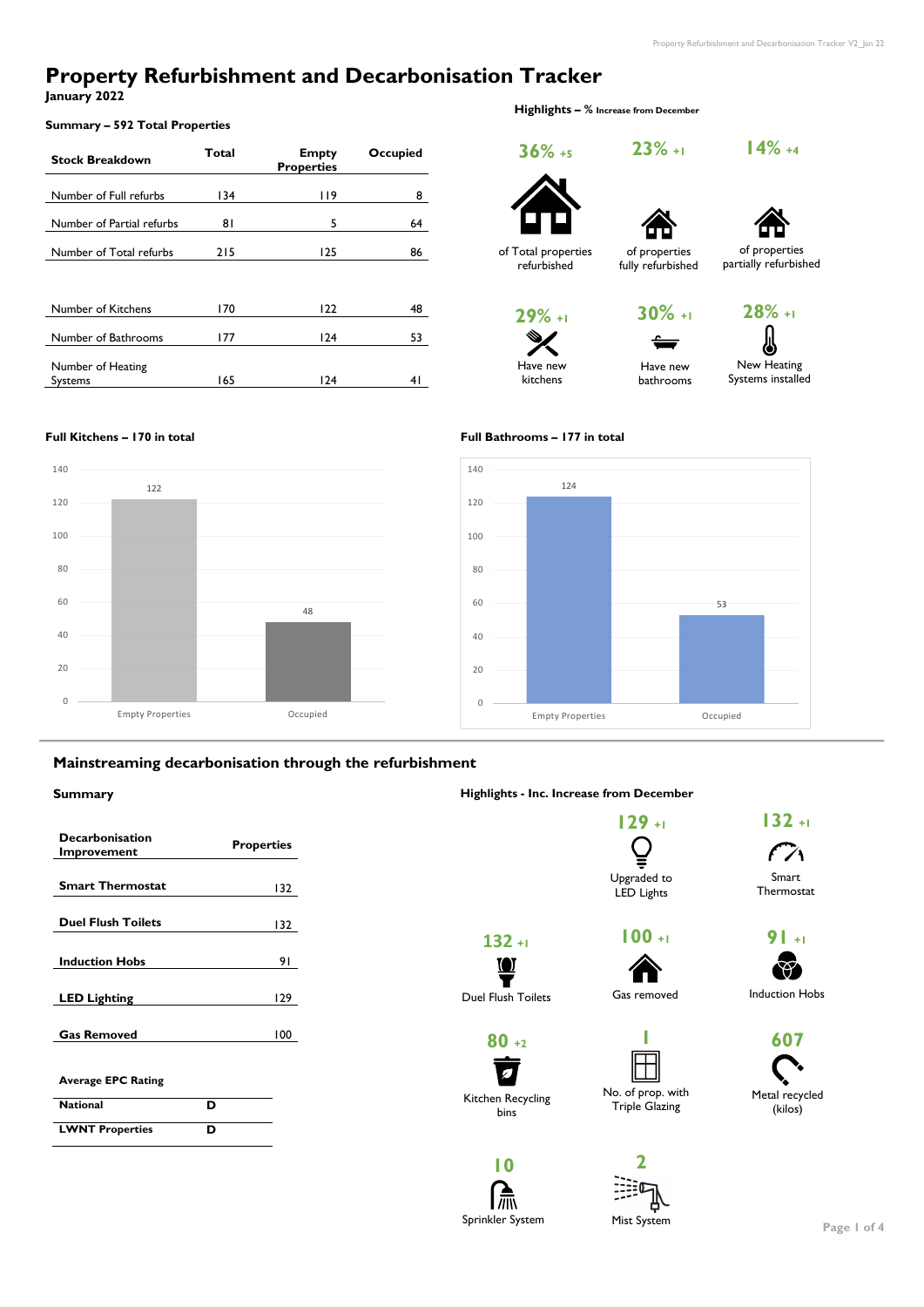## **Block by block stock breakdown**

## **Total Refurb**

## **Full Refurb**

**Page 2 of 4**



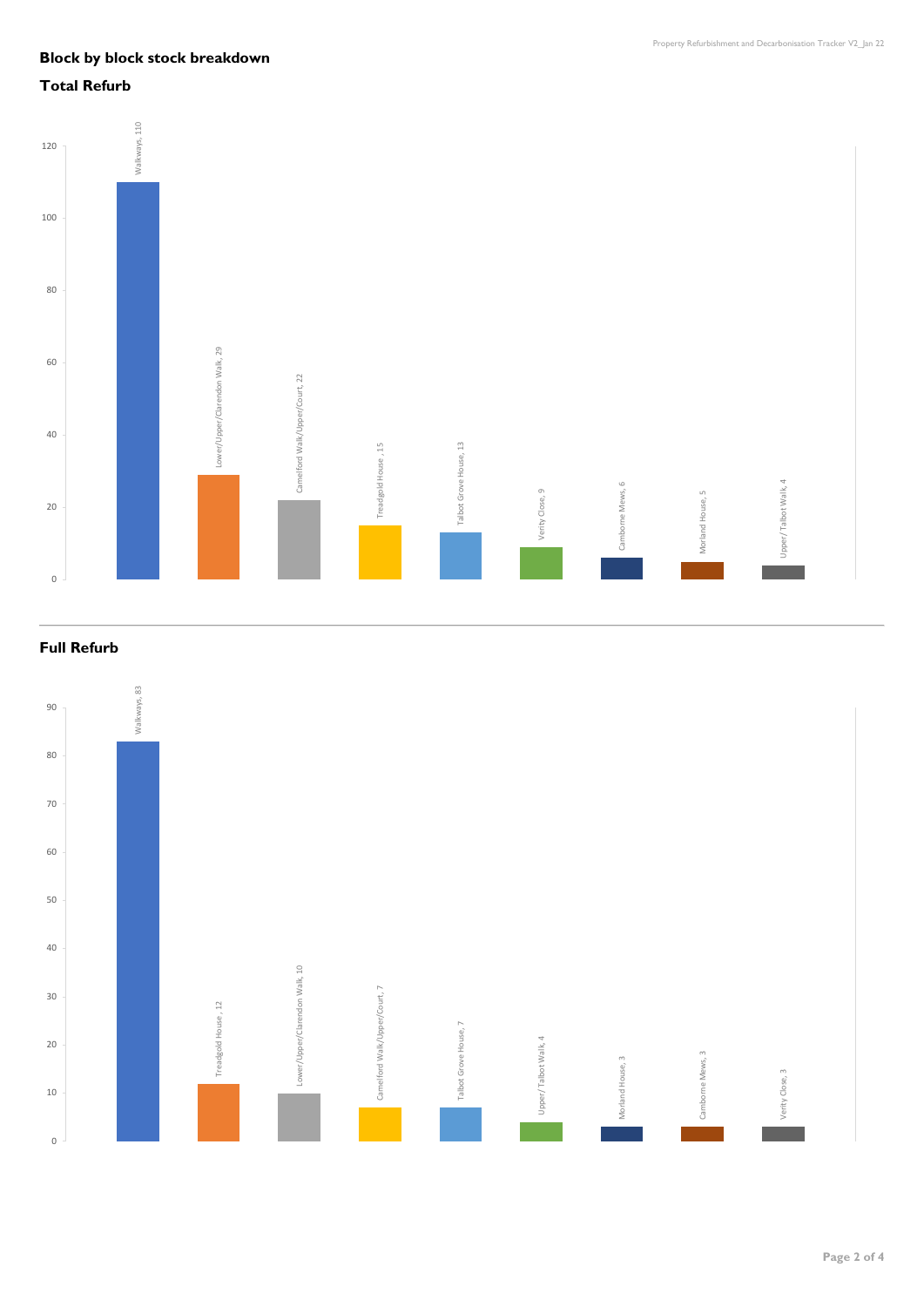## **Partial Refurb**

**Full Kitchen** 

**Page 3 of 4**